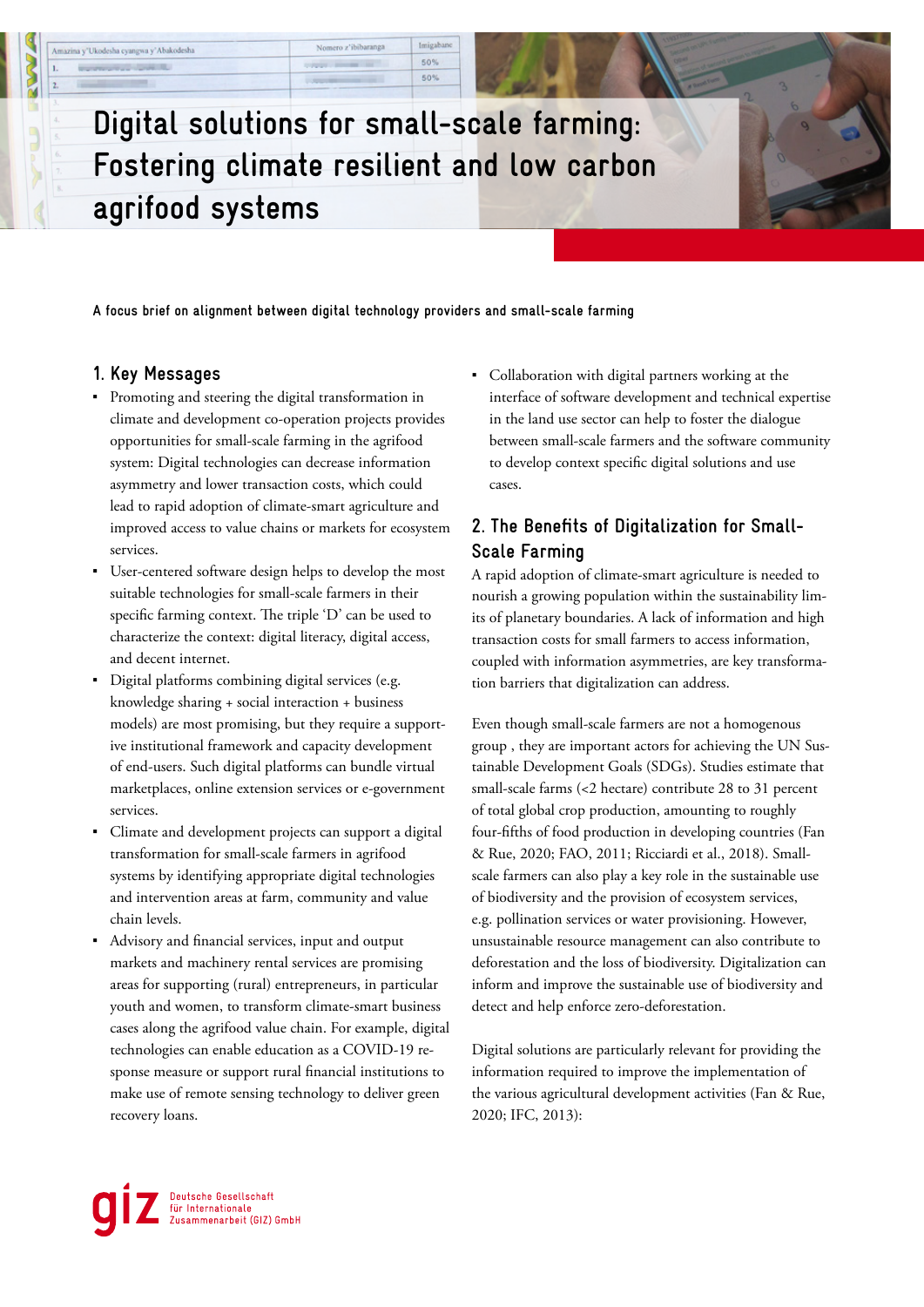- securing land rights
- creating safety nets against price spikes and volatility
- improving access to financial services
- developing and leveraging cultivation strategies/technologies regarding climate change impacts and tackle poor soil fertility and limited water access
- establishing direct access to modern markets for women and men
- establishing cooperatives and farmer groups
- providing inclusive strategies for farmers with low literacy and numeracy
- motivating a young generation to engage in farming.

Digital solutions can also help small-scale farmers to narrow the information asymmetry related to improved cultivation practices, weather forecasts, post-harvest management and market prices. Providing this information cost effectively, by reducing the transaction costs that are often prohibitive for small-scale farmers, is the key to narrowing information asymmetry.

Small-scale farmers can have a higher per-unit farm output than larger farms (Heltberg, 1998) whereas larger commercial farms have an advantage in terms of finance, technology, and logistics (Fan & Rue, 2020). Digital services could reduce this discrepancy in transaction costs by improving access to financial markets and providing access to machinery and farm inputs – a set of practices which serve both climate change adaptation and mitigation.

To grasp the opportunities provided by digital solutions, policy makers require first a well-structured and actionoriented overview of current developments in the field of digitalization, and second an understanding of the measures required to successfully support the development of digital technologies.

Chapter 3 provides an overview of how digital technologies can be categorized and examples of the main categories are presented. Chapter 4 presents digital solutions along the agricultural value chain and their key functionalities. Chapter 5 explains practical entry points for digitalization activities and key pitfalls to avoid. Finally, conclusions are presented in Chapter 6.

# **3. Digital Solutions for Small-Scale Farmers – a Categorization**

Different terms and concepts are used describing the digital key technologies. By 'digital solutions', we refer to the functions and applications summarized by the German Advisory Council on Global Change (WBGU, 2019) in their report Towards our Common Digital Future. The report names four main digital areas (see lower row in Figure 1 below) which are closely interlinked, and five key technologies for sustainability (upper row in Figure 1). The four main digital areas can promote and accelerate agricultural transformation. These include the use of 'big data' which leads to qualitatively new results by relying on artificial intelligence. Big data is in turn based on increased



**Figure 1: Main digital solutions in the sustainability context** (based on WBGU, 2019)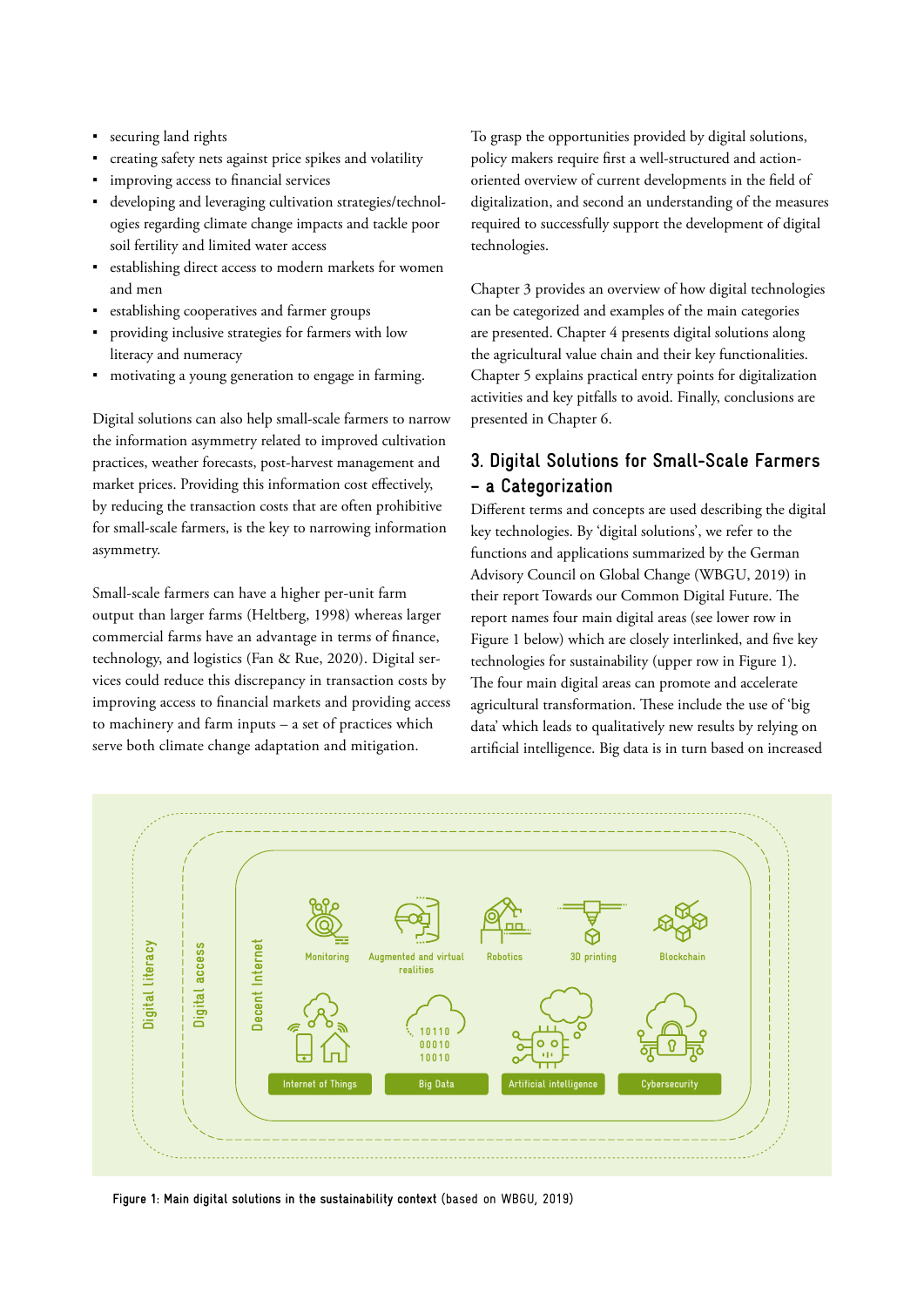computing, storage, and transmission capacities. For every digital solution, trustworthiness, reliability and cybersecurity to protect crucial systems and critical information from digital attacks, are central.

Digital solutions are embedded in a context defined by the triple 'Ds': digital literacy of the included actors, digital access and decent internet.

- **Digital literacy** describes the standardized operational skills and the applications used by actors, such as cell phones, smartphones, apps, browsers and digital platforms. Further, it describes the capacity to critically assess a virtual reality, the algorithm applied by an app or the monitored indicator on a web dashboard, all of which may be produced by artificial intelligence.
- **Digital access** is the possibility of an actor to connect to the internet (fixed vs. mobile connection) and the kinds of devices and software available
- **Decent Internet** mainly refers to the connectivity in terms of speed and capacity that can be provided to the users.

The context-specific levels of the triple D factors shape the possible degree of implementation of digital solutions for small-scale farmers.

All four main digital areas and the five key technologies for sustainability can be translated into concrete digital solutions with transformative potential for small-scale farmers (see also Figure 2):

#### **Internet of Things**

The Internet of Things refers to the networking or integration of different digital solutions and technologies, integrating data collection, agricultural information systems and analytical and visualization tools for spatial information and dashboards where key performance information is readily available. Digital platforms play an increasing role, giving small-scale farmers access to financial services, machinery, inputs or training modules.

#### **Big Data**

Big data is the basis of many digital solutions. There is increasingly big data available to inform farming and market access, but small-scale farmers often lack the capacity to access data and extract relevant information for decision making. The latter refers to the datafication process whereby data related to field cultivation strategies, market activities

and social interactions turns into machine readable and quantifiable information. Big data exchanged in real time creates extensive amounts of data, which can be evaluated for example for control and optimization purposes. However, big data is demanding to generate, process and to store and requires clear rules governing data ownership and security (see also cyber security). Weather forecasts are a good example in which massive amounts of data are transformed into real time information to improve planning and risk management by small-scale farmers.

#### **Artificial Intelligence**

Artificial intelligence enables development of smart algorithms that analyse the big data. Access to data describing the planning behaviour of small-scale farmers can, for example, support improved and optimized farm management decisions. Apps can make the analysis in real time, based on pictures of crop pests, diseases, or other data inputs.

#### **Cybersecurity**

Cybersecurity is central to every digital solution. It is the practice of protecting crucial systems and critical information from digital attacks. Data protection and protecting privacy are key. In the EU, the General Data Protection Regulation (GDPR) addresses some of these concerns and the digital dividends for the poor in developing countries will strongly depend on the protection of their data ownership and privacy. This can be especially important in countries that do not have democratic systems in place.

#### **Blockchain**

Blockchain technology is a decentralized and distributed ledger. Various actors can input, receive and retrieve the same information. Based on this technology smart contracts can be defined among actors. This makes it an effective tool for verifying proof of existence, ownership, or origin of exchanged information. The challenge with blockchain solutions is to transfer physical assets into digital proofs in a verifiable way and at the same time to address the increasing power and energy demand of such systems. In the field of agriculture, blockchain is gaining momentum in traceability along the value chain and for certification bodies.

#### **Augmented and Virtual Reality**

This digital technology refers to a world simulated by computers and corresponding programs and devices. In agriculture, such technology is increasingly used for simulation training related to field-based machinery techniques,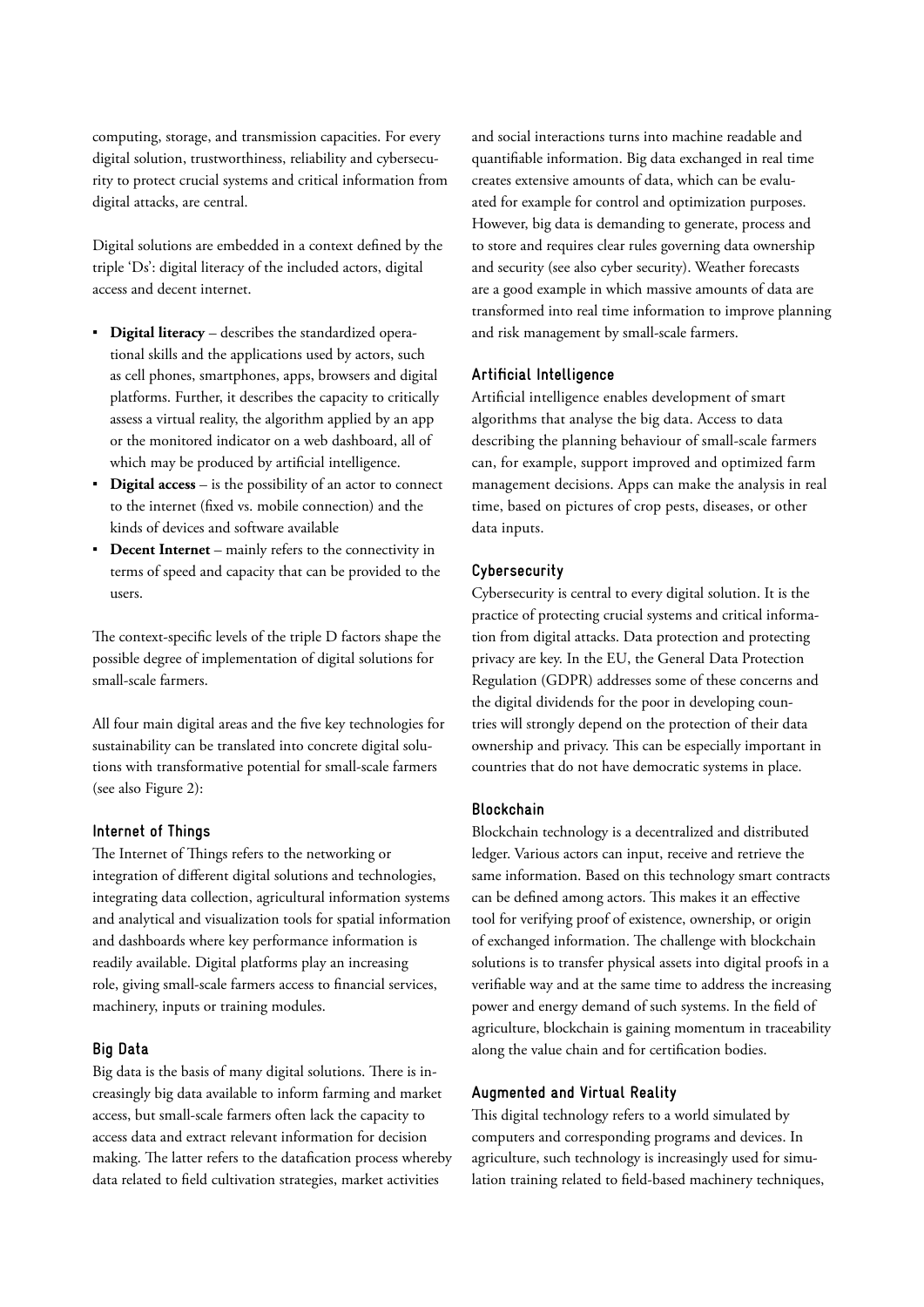#### **Box 1: Twiga Foods**

Founded in 2014, Twiga Foods connects small fruit and vegetable farmers in Kenya to small and mediumsized vendors. Through its mobile-based platform, Twiga offers attractive prices and a guaranteed market to farmers. At the same time, vendors benefit from attractive prices and reliable supply. Consumers also benefit by paying 10 – 15 percent less than at traditional wholesale markets. Blockchain technology is used to keep track of all transactions, and payment processes are carried out using M-Pesa (twiga.com). This overall helps to avoid food waste, one of the main drivers of GHG emissions in the agri-food sector.

for example in the field of precision farming that uses large machines. By improving access to machinery for small-scale farmers via digital platforms, augmented and virtual reality could also benefit small-scale farmers.

#### **Monitoring**

The use of remote sensing data is progressing, with more and more data available at a higher resolution and, therefore, useful to use on smaller scale farming operations. Together with drones or activity-based reports based on SMS or apps, remote sensing can provide important information to monitor farming activities and improve

 sustainability- and productivity-enhancing agricultural practices and ecosystem services.

#### **Robotics**

Robots are increasingly used on large scale farms. The main applications are related to commercial cultivation systems. Nevertheless, machinery sharing could also allow small-scale farmers to access advanced technology and improve management in their fields and release them from exhausting physical work such as weeding. Improved access to robot services for soil sampling and site assessment could also be relevant for small-scale farmers.



**Figure 2: Digital Solutions with transformative potential for small-scale farmers**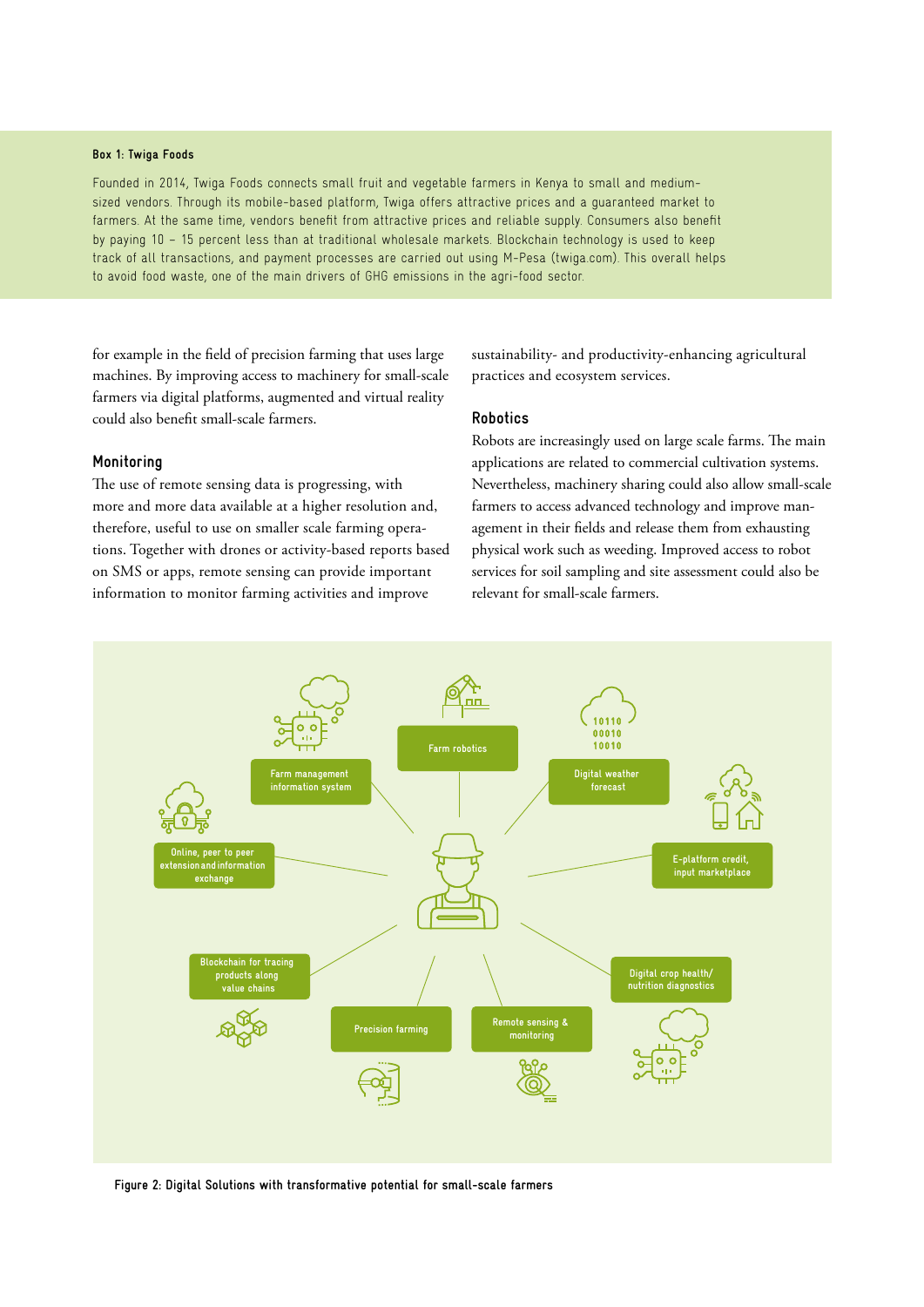# **4. A Value Chain Perspective**

The following summary table highlights intervention levels along the value chain and describes related digital solutions and their key functionalities. Not all climate and  development projects follow a value chain approach, but an insight into the possibilities of digital solutions at different levels along the value chain helps create an understanding of their potential.

## **Table: Value chain area-specific digital solutions and possible wins.**

| Intervention<br>level along the<br>value chain               | Optional digital solutions                                                                                                                                                                                                                                                                                                                                                                                                                                                                                                                                                                                                                    | Key functionalities                                                                                                                                                                                                                                                                                                                                                                                                                                                                                                                                                                                                                                                                                                                                                               |
|--------------------------------------------------------------|-----------------------------------------------------------------------------------------------------------------------------------------------------------------------------------------------------------------------------------------------------------------------------------------------------------------------------------------------------------------------------------------------------------------------------------------------------------------------------------------------------------------------------------------------------------------------------------------------------------------------------------------------|-----------------------------------------------------------------------------------------------------------------------------------------------------------------------------------------------------------------------------------------------------------------------------------------------------------------------------------------------------------------------------------------------------------------------------------------------------------------------------------------------------------------------------------------------------------------------------------------------------------------------------------------------------------------------------------------------------------------------------------------------------------------------------------|
| Planning: Land<br>tenure security and<br>weather forecasting | • GPS data, smartphones and drones are<br>useful tools for land mapping<br>• Blockchain technology allows the creation of<br>a transparent land registry for tenure security<br>(currently in proof-of-concept phase)<br>• Digital weather stations and improved<br>weather forecasting can enable farmers to<br>make better decisions about when to plough,<br>sow, and harvest and, hence, to better adapt<br>to climate change<br>• Mobile or online services provided to small-<br>scale farmers in a timely, location-specific,<br>and user-friendly way (e.g. CropManager,<br>provided by the International Rice Research<br>Institute) | • Secure land tenure is often a precondition<br>for farmers to adopt investments in<br>land productivity (e.g. soil conservation,<br>agroforestry, micro-irrigation). Many such<br>practices have both adaptation and<br>mitigation benefits. Proof of land ownership is<br>also often used as collateral for credit.<br>• Climate resilient planning by small-scale<br>farmers no longer depends only on traditional<br>knowledge and experience about the weather<br>and seasons. Farmers can react to scientific<br>forecasts reflecting change in climate<br>variability due to climate change (e.g.<br>delayed on-set of the rainy season, drought<br>spells, extreme rainfall events)                                                                                       |
| Access to<br>inputs such as<br>mechanization and<br>finance  | • ICTs and GPS-tracking of machinery<br>('Uberization') enhance the efficiency and<br>transparency of services, further reducing costs<br>for customers and enhancing the business<br>case for service providers (e.g. Hello Tractor,<br>Trringo)<br>· Simple ICTs can be used to create mobile<br>payment and banking services (e.g. M-Pesa<br>in Kenya)<br>· Various marketplace platforms (e.g. Jumia)<br>offer much more comprehensive financial<br>services, including short-term loans and crop<br>insurance                                                                                                                            | • Custom-hiring services allow small-scale<br>farmers to access modern mechanization<br>technology without steep investment costs.<br>This includes specialized equipment for direct<br>seeding under conservation agriculture,<br>proven to have both adaptation and<br>mitigation benefits. At the same time,<br>mechanization services provide new business<br>opportunities for larger farmers (who own<br>machinery but do not utilize it to full extent)<br>and specialized service providers.<br>• Improved financial environment improves<br>investments into enhanced cultivation schemes<br>with higher productivity and modern risk<br>reducing inputs.<br>• Reduction of bank-related due diligence costs.<br>• Access to finance, e.g. through digital<br>platforms. |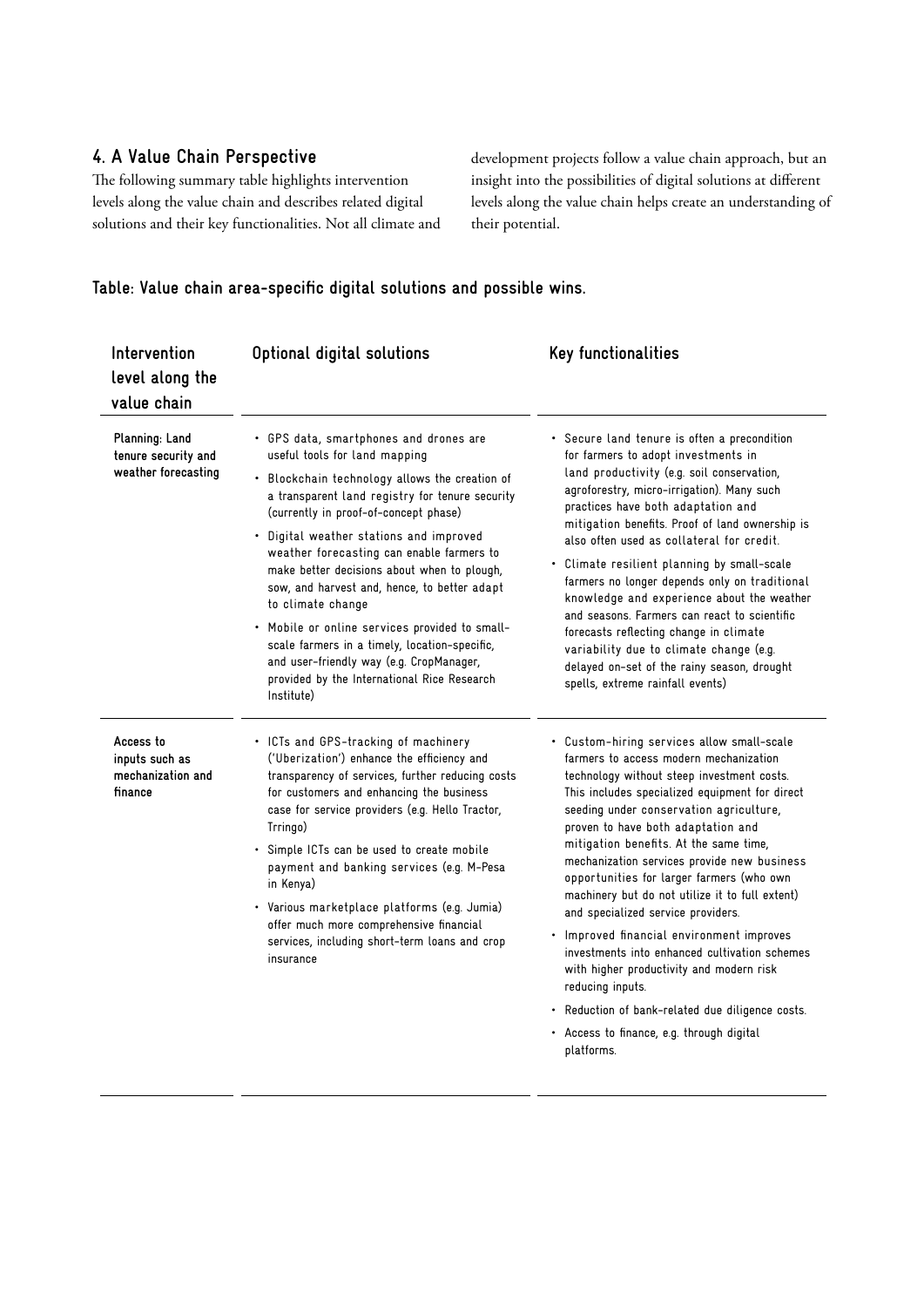| Production:        |  |  |
|--------------------|--|--|
| Advisory services, |  |  |
| production         |  |  |
| monitoring (incl.  |  |  |
| carbon monitoring) |  |  |
| and precision      |  |  |
| farming            |  |  |

- Digital advisory services can be especially powerful if they convey content through pictures, videos or voice messages (e.g. Digital Green)
- Numerous marketplace platforms (e.g. lersha, wefarm, Jumia) offer advisory services to farmers
- Digital monitoring and reporting is crucial for farmers to learn and for projects to demonstrate (real-time) impacts
- This requires digital tools to collect data (e.g. Apps), analyse data (e.g. dashboards linked to a cloud data-base, Web-GIS), and models to support decision making or impact reporting
- Decision support tools often use artificial intelligence, e.g. to learn from best performing farmers and then advise others how to improve their crop and livestock production
- An example is digital carbon monitoring (see Box 2), which is used for third-party verification
- Digital hardware for agriculture in the form of sensors, drones and smart irrigation powered by the Internet of Things (IoT)
- Apps allow an automated identification of weeds, pests and diseases; due to a likely increase in disease and pest pressure with climate change (e.g. xarvio)
- Remote and real-time monitoring of crops and livestock allows farmers to identify and manage potential problems effectively and in a timely manner
- Providing information at the right time and at scale facilitates the adoption of sustainable practices that serve both adaptation and mitigation purposes and overcomes the lack of access to appropriate agricultural training or extension services
- Supporting adoption of sustainability and productivity enhancing agricultural practices and ecosystem services (e.g. conservation agriculture and climate-smart agriculture), which tend to be knowledgeintensive
- Sustainably maximizing agricultural productivity through the targeted use of inputs, such as fertilizer and water, as well as the reduction of GHG emissions

- **Postharvest Management: Reduce postharvest losses and increase traceability**
- Providing access to real-time information on market prices can enable small-scale farmers to make sound decisions on when and where to sell their crops and at what prices.
- ICT reduces search costs for price information and can strengthen farmers' negotiating power, reducing the risk of selling produce under value
- Blockchain technology can be used to link farmers to guaranteed markets and realize prices that are attractive to both farmers and consumers (see Box 1: Twiga Foods)
- By assigning a digital identity to a product, blockchain technology allows actors to trace how and into what the product was processed
- Traceability facilitates product certification according to quality, environmental and/ or social standards (e.g. Rainforest Alliance, UTZ, Fairtrade)
- Reduce post-harvest losses and related GHG emissions; it further increases farmer incomes, facilitating investments in sustainable agricultural practices
- Attention to the high incidence of food-related health hazards and increasing concerns about the environmental and social impacts of global agrifood supply chains have led to a proliferation of certification standards and the wish to trace food from farmers to endusers
- Farmers who produce according to such standards can access higher-value (export) markets
- Higher farmer incomes in combination with adherence to sustainable agricultural practices can serve both adaptation and mitigation purposes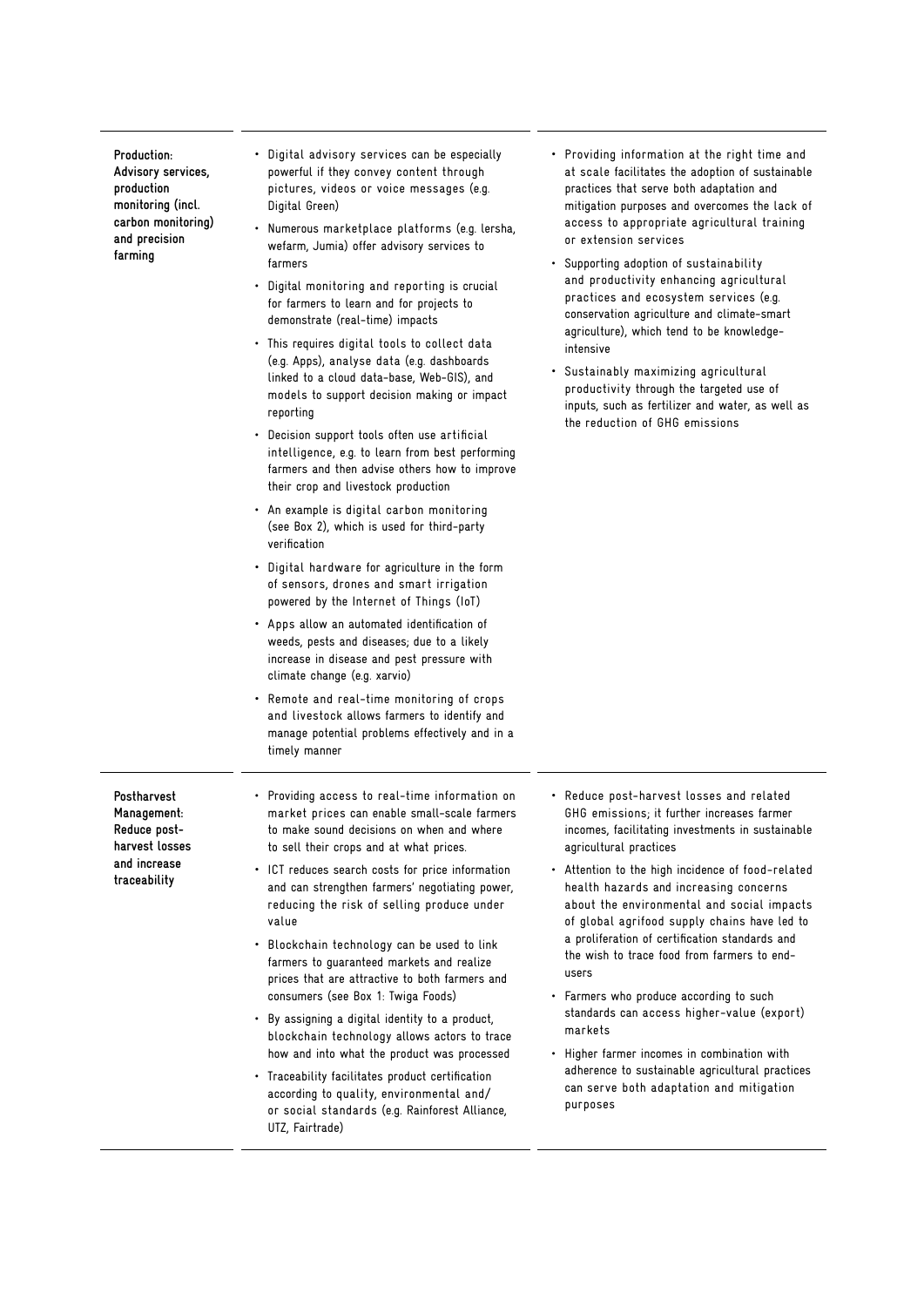**Consumption: Improved and climate-smart nutrition**

• ICT can play an important role in raising consumer awareness and promoting best nutrition practices and nutrition-sensitive agriculture; apart from health benefits (and related cost savings to society), such activities could also aim to shift diets towards climatesmart, low-emission nutrition

- The active commercial promotion of climatesmart substitutes for meat (esp. beef) is gaining traction (e.g. IMPOSSIBLE foods)
- Start to solve the challenges whereby 820 million people are currently undernourished, 2 billion people are micronutrient deficient, and 2.1 billion adults are overweight
- Hence, while increasing food production for a growing population is a must, enhancing the diversity and quality of the food consumed is just as important

Mainly based on (BMZ, 2019; Montpellier Panel, 2019; Saiz-Rubio & Rovira-Más, 2020; Trendov et al., 2019; World Bank, 2019)

#### **5. Practical Entry Points for Projects**

Like in any climate and development project, robust planning, and adaptive management with regard to digitalization are crucial to ensure climate and livelihoods impacts. The following four key design principles can be iteratively applied to help practitioners to succeed.

#### **Principle 1: Identify intervention areas and digital**

**solution host and users** – Based on the intervention levels defined in the table in Chapter 4 an actor mapping is required to understand who will benefit from which information and which actor has the capacity to implement and maintain the desired digital solution. For example, developing a digital platform providing training material for small-scale farmers would need an actor who is interested to keep the digital platform updated with new and revised training material. Additionally, maintenance costs of the software or server hosting requires a business model beyond the project. Engaging small-scale farmers and key actors in their support network is crucial to precisely understand

their context specific needs (see Box 3: Demand oriented software adoption cycle).

**Principle 2: Assess the digital context** – Any digitalization effort must use the triple 'Ds': **digital literacy** of the included actors, **digital access** and **decent internet**. A related assessment will help to develop the framework of a digital strategy related to a project.

**Principle 3: Describe the requirements for a digital key technology with a focus on quick wins** – Digitalization projects should start with rather simple digital solutions with high impact on information asymmetry or transaction costs. Such quick wins could be achieved for example by disseminating training material or price information in the form of digital workshops, given the digital access of small-scale farmers. In some areas this might still involve support from rural radio stations, while in other areas this can be managed by a digital platform cooperating with a private business. More complex projects with a higher

#### **Box 2: Ecosystem Services – Linking small-scale farming projects with the voluntary carbon market**

Irrespective of whether in Kenya, India or Indonesia, small-scale farmers benefit from the adoption of improved Sustainable Agricultural Land-use Management (SALM) practices. They can achieve a triple-win: Enhancing resilience, reducing emissions and sequestering greenhouse gas emissions, and improving livelihoods through higher climate risk adjusted returns. With the help of digital solutions, the impact of SALM practices can be measured, reported and verified (MRV) following internationally recognized carbon monitoring standards, such as the Verified Carbon Standard or the Gold Standard. Soil organic carbon (SOC) is the foundation of the triple win, and SOC is strongly affected by climate-smart agricultural practices. The main components of applied digital solutions are data collection tools (Excel sheets, SMS-based or customized Apps) and a web-dashboard for monitoring at project level (https://digital.unique-landuse.de/themes/co2/). Such digital management information systems allow projects to bundle thousands of small-scale farmers, involving them in carbon smart practices and letting them participate in ecosystem-based payment schemes.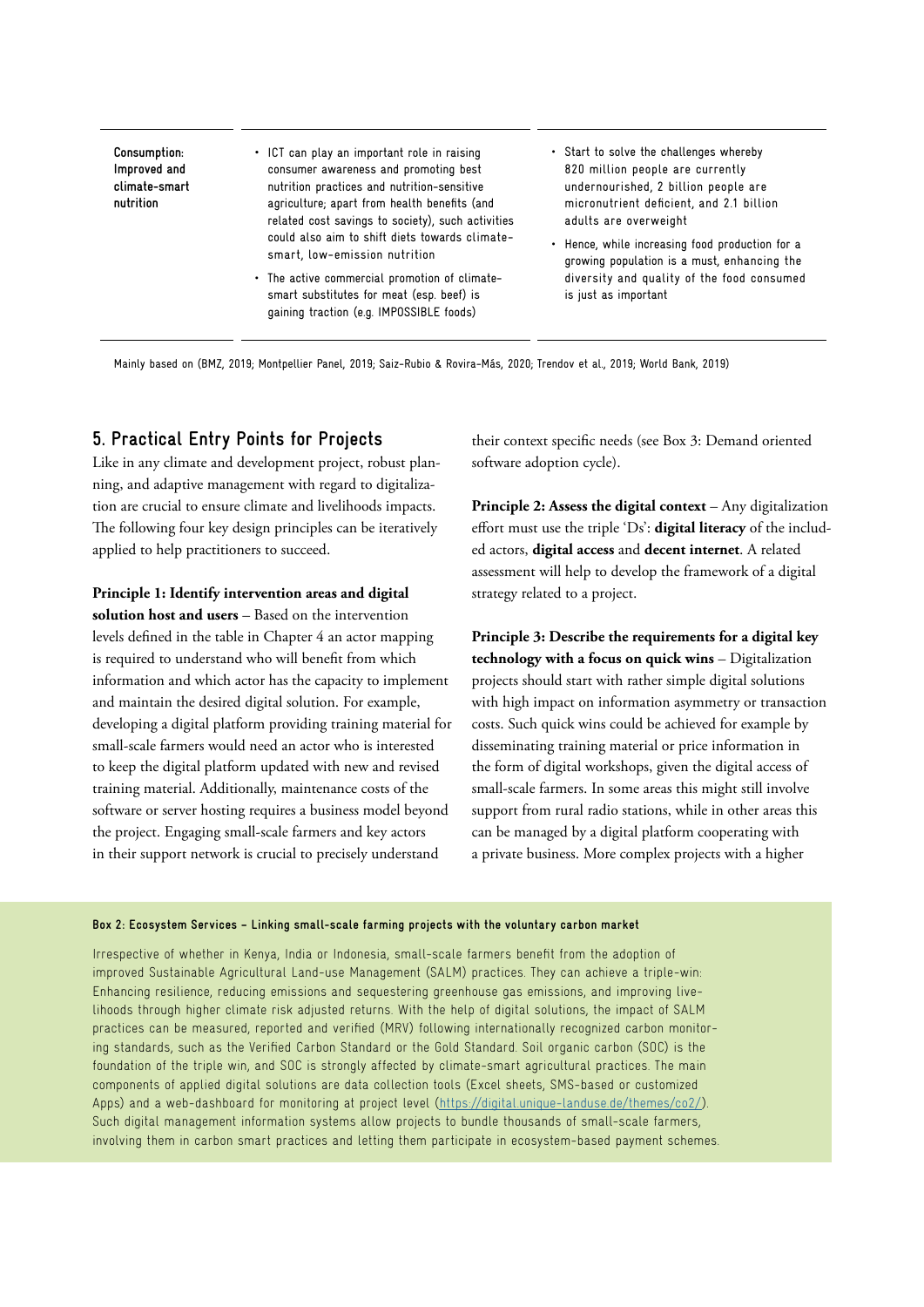#### **Box 3: Demand oriented software adoption cycle**

**1.) Requirements analysis and specification:** Farms and value chains are analyzed to understand information demands for decision making and optimization. Simultaneously, technology is developed for other applications that can be used or modified to benefit small-scale farmers. A framework is crucial to align and structure the two sources of information to define the software application demand. Well known methodologies for this process are: Agile development, Scaled Agile Framework, DevOps, Waterfall and Rapid Application Development. Flexible building architecture for the software to operate should be considered.

**2.) Design and development:** Based on the requirements documented, a design is developed and presented. This can include process models and storyboards. Based on these, the code is constructed using an appropriate programming language. Writing code and testing to eliminate errors is an iterative process.

**3.) Testing:** Project relevant scenarios are tested as part of software design and coding. This will include performance testing to simulate load testing on the application. Further quality assurance will be established as well as priorities and release criteria to address and track defects. A beta-version of the software can be already used and tested by the client.

**4.) Deployment:** The final version of the software will be released for the user. Data from existing data sources or software can be migrated if necessary.

**5.) Maintenance and support:** Maintain the quality level and adjusting to updates in the programming environment and delivery over the application lifecycle. Sometimes this also includes hosting the software on a server.

digital disruptive momentum should always build on trust from quick win projects and a good understanding of the capacity of the key actors involved.

**Principle 4: Develop and execute the digital use case (partnerships and scaling)** – Compared to social media where applications can be used instantly by millions of users, digital technology and software for small-scale farmers often do not reach commercially viable scale, especially if the user is not expected to pay for the service. Therefore, numerous digital solutions exist that lack funding or further development. Partnerships between software developers and large user networks can ensure high user numbers and the ability to secure funding from public and private sources. Digital service providers are often crucial intermediaries adopting the digital technology and providing the services to small-scale farmers. They require business incubation support and often the costs for their services initially need to be covered by development partners until the services achieve economy of scale and farmers are certain about the benefits and become willing to cover the costs. The digital solutions introduced by climate and development projects often offer customized solutions. However, this requires that a business model is developed to ensure continuation beyond the project lifespan.

#### **6. Conclusions**

This brief presented digital solutions and practical guidance for adopting digital technologies that support small-scale farming as a pillar of the agrifood system. For small-scale farming and related agrifood systems, focusing on enhancing climate resilience and low carbon development is a great opportunity to reduce the barriers preventing farmers from accessing information.

At this early stage of the digital disruption in small-scale agriculture, learning and feedback loops are crucial. Open sharing of successes and failures can help to accelerate learning.

The difficulty of providing financially sustainable digital solutions for small-scale farming requires a smart approach. With a focus on quick wins, for example to overcome the barriers that cause information asymmetry, straightforward success can be achieved. This means, for example, digitizing existing data and learning materials. Small applications, e.g. Apps for data collection, can generate quick time- and cost-savings related to baseline and impact monitoring tasks.